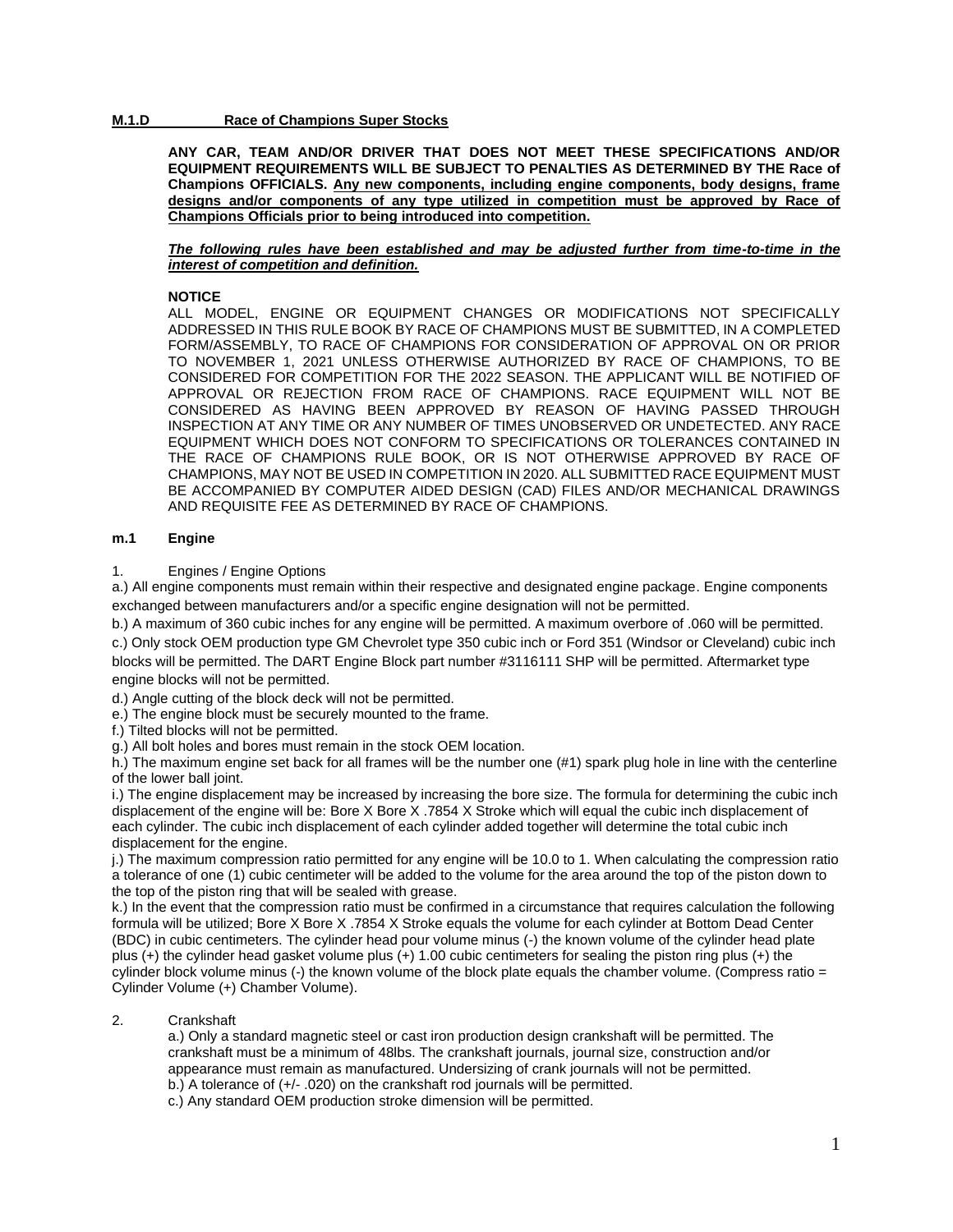3. Connecting Rods

a.) Only solid magnetic steel connecting rods (OEM or aftermarket) will be permitted.

b.) Sportsman type connecting rods measuring a minimum of 5.700" inches and a maximum of 6.000" inches will be permitted for Chevrolet engines. The minimum weight for the aftermarket 5.700" connecting rod will be a total of 575 grams. The minimum weight for the aftermarket connecting rod will be a total of 600 grams.

c.) The maximum Ford connecting rod length will be 6.000" inches.

d.) A maximum length of 6"-inches will be permitted.

e.) Deburring, removal of flashing, polishing, abrasive cleaning or any attempt at weight removal will not be permitted.

f.) Stainless steel, aluminum, titanium and/or any other materials that are considered exotic materials will not be permitted.

### 4. Pistons

a.) Only stock OEM production type flat top and dished round pistons will be permitted. Dome pistons will not be permitted.

b.) Only pistons with three (3) functioning ring grooves will be permitted. All three (3) rings must be in place.

c.) Ceramic, plastics and/or any other type of exotic type material pistons will not be permitted.

e.) Coatings of any type will not be permitted.

### 5. Cylinder Heads

a.) Only 23 degree cast iron unaltered stock production OEM cylinder heads (or listed part number replacement) as listed from the manufacturer will be permitted:

1.) Chevrolet Vortec (L31) part number 10239906 (any vartion of this will need approval from Race of Champions Officials).

2.) Chevrolet Vortec (L31) part number 12558062 (any vartion of this will need approval from Race of Champions Officials).

3.) World Products Ford Windsor JR part number 053030

4.) World Products Replacement part number 42660

5.) World Products Replacement part number 42670

**6.) The DART S/S Vortec SBC Iron Cylinder Head, part number 10024370 may be used as a cylinder head for repair. This cylinder head will be reviewed and has been approved beginning with the 2022 season.**

NOTE: The cylinders heads listed may have limited availability and may become unavailable for retail in the future. Previously approved cylinder heads will be permitted for competition, however may be removed from the list and inspected as necessary to maintain that the correct cylinder is being used for competition based on the part number submitted for competition.

b.) GM / Chevrolet Vortec Bowtie and/or Vortec type aftermarket, Ford Boss, Ford N Style, Ford angle plug, Chrysler Hemi, Pontiac Ram Air, Chevrolet bowtie, DART or DART type, Brzezinski or Brzezinski (UnderCover) type, High Performance or aluminum cylinder heads and/or components will not be permitted. c.) Porting of any type for any purpose will not be permitted.

d.) The cylinder heads must remain stock as manufactured, including but not limited to internal and external measurements. Port matching, blending, porting, polishing, removal or addition of material to cylinder head will not be permitted.

e.) Hand grinding and/or acid dipping will not be permitted.

f.) The manufacturer specification and intake runner CC size must remain unaltered as specified for all approved cylinder heads with no tolerance.

g.) All valves must remain identical in appearance and construction as a stock OEM type valve.

h.) Only magnetic steel valve springs and/or push rods will be permitted.

i.) Only 1.5 or 1.6 roller rockers will be permitted. Roller lifters will not be permitted. Roller rockers and stud girdles will be permitted. Shaft rocker arms and/or shaft mounted roller rocker arm systems of any type will not be permitted.

j.) The following are the maximum valve size (Intake and Exhaust) permitted for specific cylinder heads: 1.) Chevrolet and/or Ford: Intake Valve 2.020 / Exhaust Valve 1.600

k.) The cylinder head must remain in the stock OEM location. Repositioning and/or relocating the cylinder head on the engine block will not be permitted.

l.) The valve centerline and guide angle in relationship to the cylinder heads must be remain in the stock OEM position.

m.) Porting and polishing by the removal or grinding of the original casting in runners will not be permitted. Epoxy fillers, welding, spray welding and/or any other coating or materials on or in the cylinder heads will not be permitted.

n.) External painting will be permitted.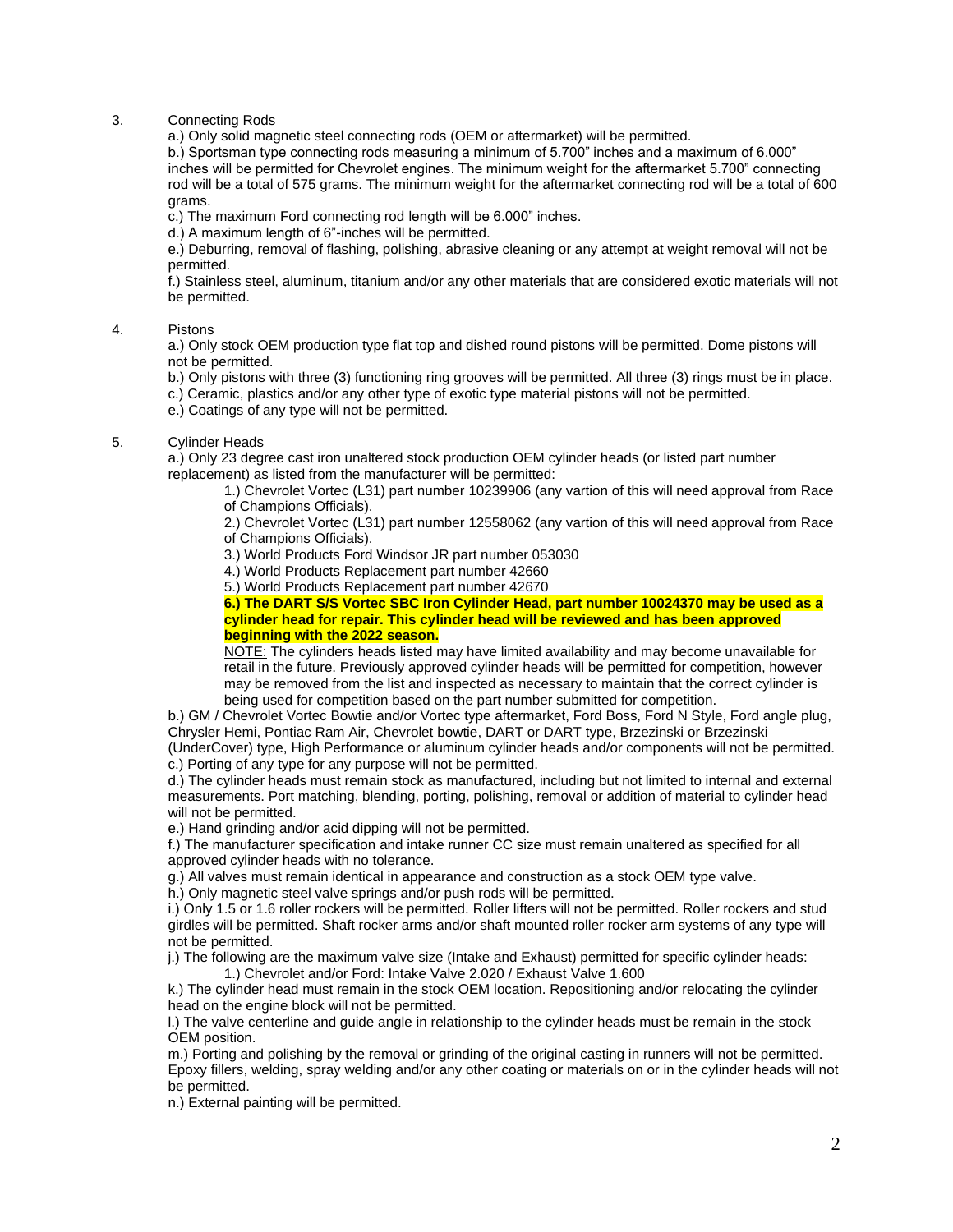o.) Air directional devices of any type on any valve surface will not be permitted.

p.) Only magnetic steel push rods and valve springs will be permitted. Titanium and/or any other exotic type material will not be permitted.

q.) Titaniaium valve spring retainers will not be permitted.

r.) The maximum compression permitted will be 10.0:1

#### 5 - B. GM / CHEVROLET PERFORMANCE CRATE ENGINE *OPTION*:

NOTE: In the interest of preserving the opportunity of an affordable entry into asphalt type competition, the Race of Champions reserves the right to create, introduce and/or specify the GM / Chevrolet Performance Crate Engine Option as the only option in the Race of Champions Super Stock division.

a.) Only the Chevrolet Performance / GM Performance "602" Crate Engine will be permitted for competition. b.) The GM / Chevrolet Performance "602" Crate Engine will not receive a weight break unless otherwise posted in a bulletin and/or the Race of Champions rule book.

c.) **Any Chevrolet Performance and/or GM Crate engine and all components must remain in their original configuration and form as purchased and/or delivered from the factory. Any alterations to the engine will not be permitted. The Engine must remain as manufactured by General Motors. Overbore(s) will not be permitted. Repairs may be permitted with written permission from Race of Champions Officials.**

d.) **All engines are to remain sealed from the factory. The original factory seals must remain unaltered, Tampering, removal, modifications of any type and/or broken factory seals will not be permitted. The GM Engine must remain unaltered in any way.**

e.) **The GM Crate Engine seals (bolt-type) must remain unaltered. Race of Champions Officials may require specific sealing and verification of all seals on any Chevrolet Performance and/or GM Crate Engine. Tampering with and/or alteration of any seals will not be permitted and is subject to immediate penalty and/or suspension.**

f.) **Only GM replacement parts of any type will be permitted for any type of replacement and/or repair work. Only GM Crate Engine specific valve springs may be used for replacement and/or repair.** g.) **The maximum RPM of the Chevrolet Performance and/or GM "602" engine will be 5,800 as controlled by part number**# MSD 883647.

h.) **GM Crate Engine repairs must be authorized by Race of Champions Officials. GM Crate Engine repair procedure works as follows:**

**1.) Contact the Race of Champions administrative office.**

**2.) A repair location will be specified and instruct the driver/owner where to take the engine to get an estimate.**

**3.) Based on the estimate and the detail of the repair, officials will determine if the repairs may be made or if a new engine must be purchased.**

**4.) If a repair is approved, a specified inspector will inspect the engine and work with the engine repair facility throughout the duration of the repair to ensure that the engine maintains the Chevrolet / GM Specifications.**

**5.) Upon completion of the repair(s) the engine will be 'resealed' before being released for competition.**

**6.) All parts including the gasket repair kit(s) must be stock OEM Chevrolet Performance replacement parts. The receipt(s) generated from the GM / Chevrolet Performance Dealer and/or parts department must be retained and a copy presented to Race of Champions Officials for verification.**

**7.) Overbores will not be permitted. If a cylinder has scoring and/or needs repair it must be communicated to Race of Champions officials before being sleeved to maintain the original bore size.**

**8.) Valve jobs will not be permitted.**

**9.) If the cylinder head requires resurfacing and/or valve seats, a new cylinder head must be purchased. Machine work of any type will not be permitted to the cylinder heads.**

**10.) Bead blasting and/or any polishing and/or any alteration to the intake manifold and/or cylinder heads will not be permitted.**

**11.) The distributor advance curve and/or all parts must remain stock as manufactured.**

**12.) All engine information regarding repairs and/or engine introduction must be retained and turned into Race of Champions Officials, to track and manage engine database, including the driver, serial number, repair, type of repair and/or what type of service was performed to any engine.**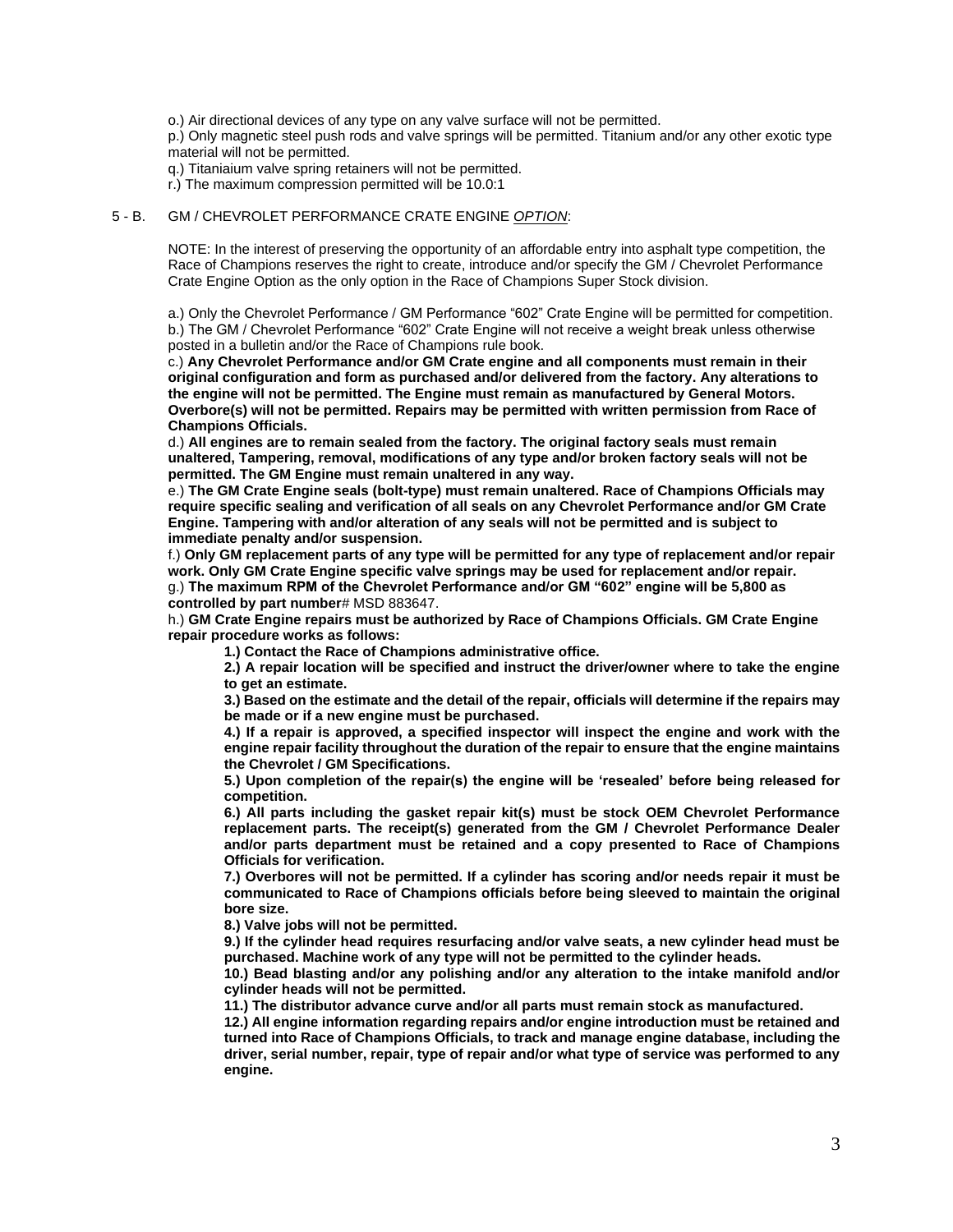#### **13.) If any repair estimates come back to the Race of Champions Officials that meet and/or exceed 60% of the actual price of a new engine, a new engine must be purchased. The engine that was damaged will no longer be eligible for competition.**

k.) Only the Chevrolet Performance "602" Engine may use an unaltered Holley stock (part number 0-4412C), (500 CFM). Exceptions to this rule will not be permitted. The carburetor must be securely fastened to the intake manifold in the stock location with one .0625(1/16th) or smaller gasket. Spacers or drop in spacers, alterations, physical changes, machining, reshaping or tampering with any part of the original parts, internal or external will not be permitted. Only genuine Holley replacement parts will be permitted.

m.) In the event a "Crate" engine is found illegal and has been tampered with, a one (1) calendar year, suspension will be issued from the date of infraction for the first offense. An indefinite suspension will be issued for any offense after the first.

n.) Race of Champions **Officials reserve the right to technically inspect, exchange and/or confiscate any GM Crate Engine at any time. Failure to surrender the engine and/or submit the engine for inspection equals disqualification from the event and/or suspension.**

**o.) The intended direction of the Chevrolet Performance / GM Crate Engine program is to maintain a cost-effective, affordable racing program. Rebuilding, balancing, blue printing and/or any other alteration made in an attempt to influence the integrity of this program will not be permitted. The judgment and determination of any such decision will be at the sole discretion of Race of Champions Officials.**

- 6. Cam / Lifters / Timing Chain
	- a.) The camshaft, bores and lifters must remain in the original stock OEM location.
	- b.) Any hydraulic or solid camshaft will be permitted.
	- c.) Only magnetic steel lifters with a stock diameter will be permitted.
	- d.) Roller lifters will not be permitted.

# 7. Ignition

a.) Only stock point type distributor or electronic ignition systems will be permitted. Ignition components of any type in the driver's compartment will not be permitted. An aftermarket HEI stock replacement type distributor will be permitted. The MSD HEI Part Number #8635 will be permitted. Aftermarket coils that fit in the traditional stock OEM location will be permitted.

b.) Ignition boxes and/or multi-spark type ignition systems will not be permitted.

c.) The distributor must mount in the OEM stock location. Rotation and firing order must remain in the stock OEM firing order for the engine. GM Firing Order: 1-8-4-3-6-5-7-2

d.) Adjustable timing controls will not be permitted.

### 8. Intake manifold

a.) Only the following intake manifolds will be permitted competition:

- i. Chevrolet Edelbrock #2101
- ii. Chevrolet Edelbrock #7101
- iii. Chevrolet Vortec #2116
- iv. Chevrolet Vortec #7116
- v. Ford #M-9424-C358
- vi. Ford #M-9424-C302
- vii. Ford Edelbrock #2121
- viii. Ford Edelbrock #2181
- viiii. Ford Edelbrock #2750
- x. Chrysler Edelbrock #2176

b.) Alterations and/or modifications of any type to the intake manifold including porting, acid dipping, polishing deburring, removal of flashing, abrasive cleaning, painting, milling, cutting, drilling, enlarging bolt holes, matching, welding or any other type of alteration will not be permitted.

c.) Welding and/or epoxy and/or filling of any type will not be permitted.

d.) Painting and/or coating and/or the application of coating will not be permitted.

e.) Identiciation and/or part numbers on the intake manifold must remain unaltered in their stock OEM position.

f.) The intake must be sealed without gaps and/or air introduction to the engine block and carburetor. Any type of gap will not be permitted.

### 9. Carburetor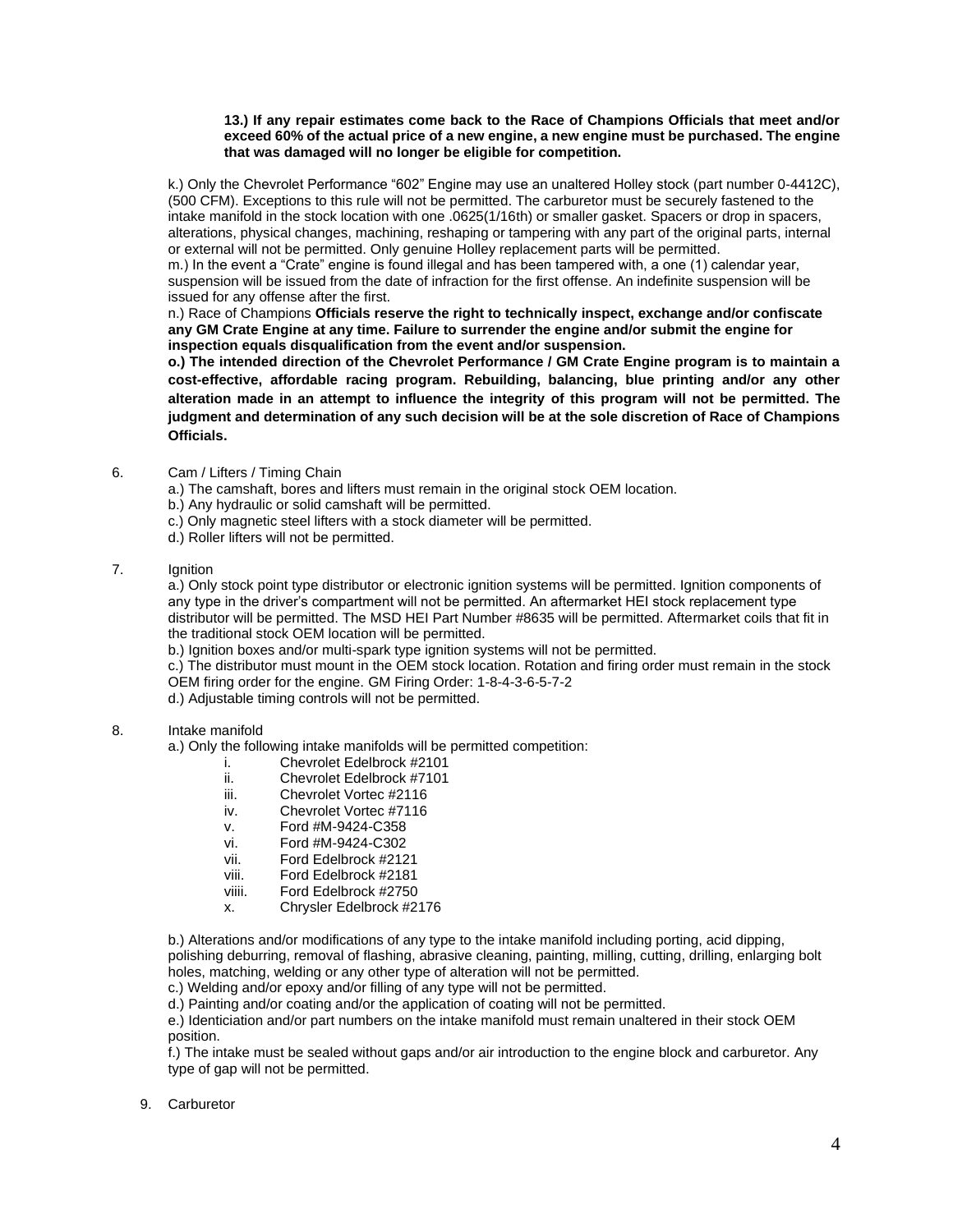a.) Only the Holley 4412 500 CFM or the 4412 500 CFM CT will be permitted for competition. The 4412 500 CFM and 4412 500 CFM CT are separate carburetors and the interchanging of parts from one to the other will not be permitted. Only Holley manufactured materials, replacement parts as designated by the part number will be permitted.

b.) Alterations of any type, grinding, polishing, machined, coating and/or other wise; internal or external to the carburetor base and/or any of its components will not be permitted.

c.) The carburetor must be mounted in the standard position on the intake manifold. Sideways mounting of the carburetor will not be permitted.

d.) The venturis must remain unalterted.

e.) Removal of the casting ring will not be permitted.

f.) The base plate must remain unaltered.

g.) The throttle shafts must remain unaltered. Machining, polishing, cutting and/or thinning of the throttle shafts will not be permitted.

h.) The throttle plates (butterflies) may be drilled for idle holes only. Alteration to the shape, thinning, knife edging, rounding, tapering and/or any other type of alteration to the throttle plate will not be permitted. i.) Changing and/or tuning of the power valve, pump cam and/or accelerator pump and/or jets will be permitted, but must be Holley components and manufactured for the carburetor; OEM. Aftermarket and/or components that fit the carburetor that are not Holley OEM components for the part number of the carburetor will not be permitted.

j.) Removal of the choke horn will not be permitted. Removal of the choke plate and choke linkage will be permitted. The gasket ring must remain unaltered from the manufacturer.

k.) The carburetor boosters must maintain their stock OEM size and must remain in their original mounting location in the main carburetor body. Any alteration to the booster, the booster bridge, including but not limited to the raising or lowering of the booster height, will not be permitted.

l.) Alterations that permit additiaonl air to be introduced below the opening of the venturis such as altered gaskets, base plates and/or drilling holes into the carburetor will not be permitted.

m.) Epoxy fillers of any type will not be permitted.

n.) Only mechanical throttle type linkage will be permitted. Two (2) throttle return springs must be utilized. Cable type and/or any other type of throttle linkage will not be permitted.

o.) A toe strap is mandatory.

#### 10. Carburetor Spacer / Adaptor Plate

a.) A single one piece carburetor spacer will be permitted. The spacer may only be aluminum or pheonolic plastic material. Other materials will not be permitted. Taper and/or beveled shapes will not be permitted. The spacer must conform to the base of carburetor and use two (2) paper gaskets. The maximum thickness for either gasket will be .065"-inches.

b.) The carburetor spacer must remain in the same position as the original carburetor mouting position on the intake manifold.

c.) Wedge shaped mounting surfaces will not be permitted. The top and bottom surfaces must remain parallel.

d.) The carburetor spacer must have two (2) holes a maximum of 1.750"-inches with a straight bore (perpendicular to the top and bottom surfaces) and match the base of the carburetor. e.) Any type of air flow modifications will not be permitted.

# 11. Air Cleaner

a.) Only one (1) round paper type (dry) air cleaner will be permitted. Openings on the top of the air cleaner will not be permitted. **Plastic type (K&N) type bottom air cleaner housing components will be** 

**permitted.** Plastic type (K&N) type top and bottom air cleaner housing components will not be permitted. b.) All air that enters engine must pass through air cleaner. Any type of device that directs and/or ducts air to or from the air cleaner will not be permitted. Air induction, ducts, baffles, tubes, funnels, hats and/or any other device that controls air entering the carburetor will not be permitted.

c.) The filter must be mounted in the center of the carburetor. A maximum one (1) inch spacer will be permitted between the carburetor and the air cleaner.

d.) Performance enhancing additives and/or chemical and/or freezing or cooling of, on and/or in the air cleaner and/or any of the air cleaner components will not be permitted.

e.) Cold air boxes will not be permitted.

- 13. Oiling System
	- a.) Only wet sump type oiling systems will be permitted. Dry sump type systems will not be permitted.
	- b.) Only internal oil pumps driven from the distributor will be permitted.
	- c.) Only standard type magnetic steel oil pans will be permitted.
	- d.) Oil deflecting to individual rod and/or main journals will not be permitted.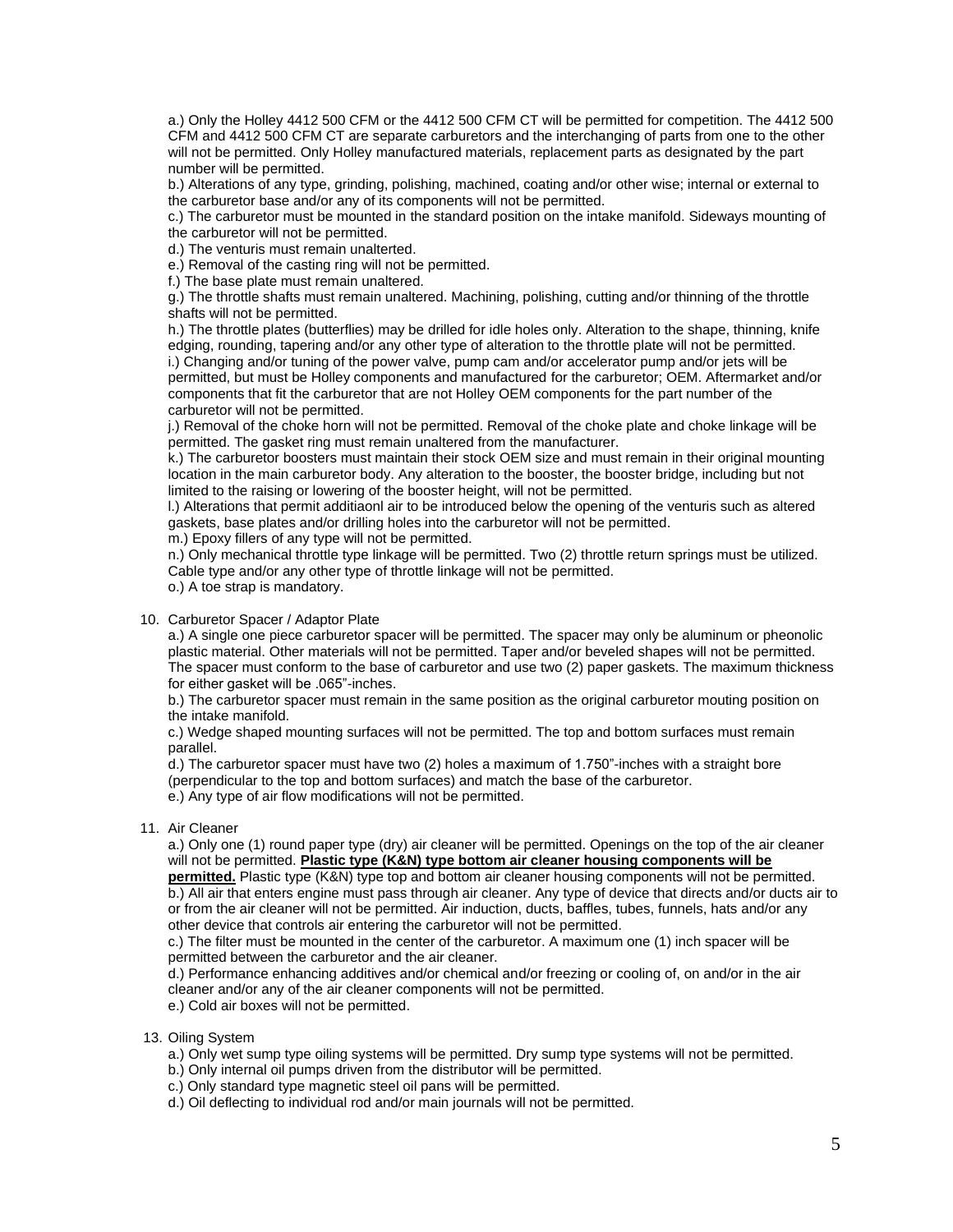e.) Partitions of any kind in the oil pan will not be permitted. Oil pans must be approved prior to entry into competition by Race of Champions Officials.

f.) Beginning January 1, 2017; A one (1) inch inspection plug must be must be placed in the bottom of oil pan for visual and mechanical inspection. The inspection plug must be a minimum of 1 1/4" inch located 9 1/2" inches from the rear of the block face to the centerline of the inspection hole and 1 1/4" inches from the oil pan rail. Obstructed views from the inspection hole to the crank and rods will not be permitted. If the view is obstructed from the inspection hole, removal of the oil pan will be required.

14. Engine / Car Electrical System / Ignition System

a.) Only stock OEM type HEI type ignition systems will be permitted. Ignition components of any type in the driver's compartment will not be permitted. Aftermarket coils that fit in the traditional stock OEM location will be permitted.

- b.) Ignition boxes and/or multi-spark type ignition systems will not be permitted.
- c.) Adjustable timing controls will not be permitted.
- d.) Only the MSD soft-touch rev limiting system will be permitted.
- 15. Alternator

a.) The alternator system, if used, must be working within specifications and mounted on the front of the engine in the stock OEM location.

### 16. Starter

a.) The self-starter must be in working order. After the race is underway, cars may be started by hand pushing on pit road and/or in the pit area only. Cars may not be hand pushed onto and/or on the race track during competition. In the event that any car is hand pushed onto or on the track during competition that car will be immediately disqualified from the event.

# 17. Battery

a.) Only Race of Champions approved batteries with a maximum nominal voltage of 12 volts will be permitted. Each battery(s) must be of the standard automotive type.

b.) The battery must be located between the frame rails. The battery must be completely encased. If located under the hood, the battery must have a suitable cover. The battery must not be forward of the radiator or rear of the rear end housing of the car. The battery location must be acceptable to Race of Champion Officials.

#### 18. Engine Cooling System

a.) The radiator must appear and work like an OEM radiator and be centered in front of engine. Copper, brass or aluminum radiators will be permitted. An additional dust screen used in front of the radiator, approved by Race of Champions Officials will be permitted.

b.) Cooling or icing type chemicals in the engine compartment will not be permitted.

- c.) The coolant must flow in same direction as production engine.
- d.) External portable machines that provide cooling of the cooling system will not be permitted.

e.) The radiator overflow pipe may be relocated and must use a minimum one (1) gallon overflow can.

#### 19. Water Pump

a.) Only OEM type water pumps, turning in the same direction of crankshaft rotation and in the approved location, will be permitted.

b.) Coolant flow must be in the same direction as the approved production engine.

#### 20. Engine Exhaust System

a.) The exhaust systems and components must be acceptable to Race of Champions Officials and meet the following minimum requirements.

### 21. Exhaust Headers

a.) Exhaust headers or stock OEM steel exhaust manifolds will be permitted.

b.) The exhaust must exit neatly behind the driver. Excessive holes and/or leaks within the exhaust system will not be permitted.

c.) The exhaust header(s) must be a basic round tube exhaust header-type. Materials used in the exhaust header must be magnetic steel with the primary tube size of a maximum 1 3/4" inch and a minmum of 1 5/8" inch. Schoenfeld stock replacement exhaust headers wll be permitted.

d.) The exhaust headers may exit over the top of the bell housing.

e.) Adjustable exhaust headers, try-y type, collector type, 180 degree, merge type, pyramid type, exhaust headers will not be permitted.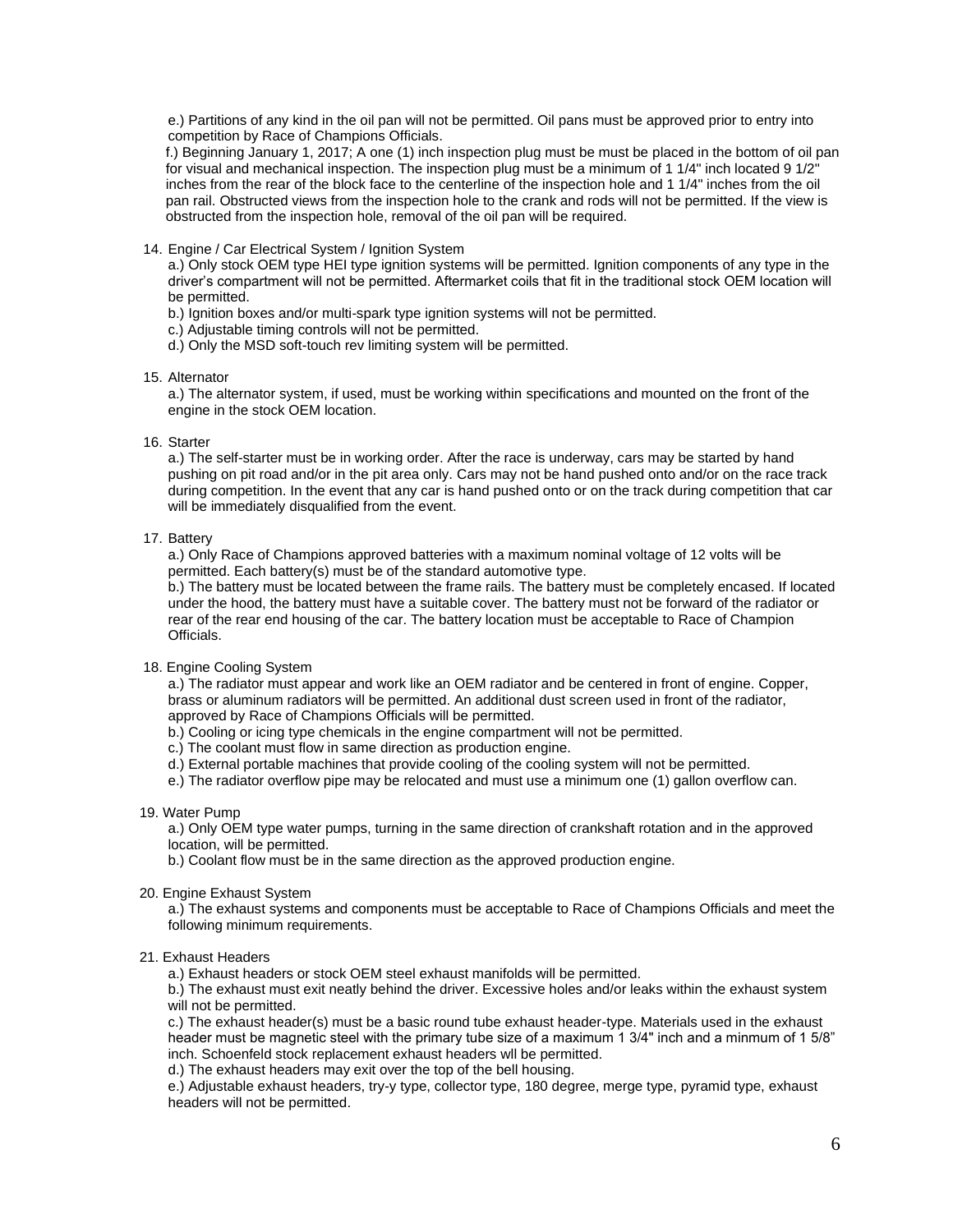f.) Inserts in the exhaust headers or collectors will not be permitted.

g.) Exhaust systems will not be permitted in the driver's compartment.

h.) Cross over pipes will be permitted on the exhaust pipes. "X" "Y" or two (2) into one (1) exhaust systems will be permitted.

i.) The maximum exhaust pipe diameter will be 3" inches.

i.) Thermal wrap on the exhaust headers will not be permitted.

j.) Coatings of any type will not be permitted inside and/or outside the exhaust headers.

#### 22. Drive Train

a.) All drive train systems and drive train system components must be approved by the Race of Champions. Prior to being used in competition, all drive train systems and drive train system components must be submitted, in a completed form/assembly, to the Race of Champions for consideration of approval and approved by the Race of Champions. Each such part may thereafter be used until the Race of Champions determines that such part is no longer eligible. All drive train fasteners and mounting hardware must be made of solid magnetic steel.

27. Clutch

a.) Only mechanical foot pedal, cable or hydraulic operated clutches will be permitted. Pneumatic assisted clutches will not be permitted.

b.) Any single disc OEM production type clutch assembly with a minimum 10-1/2" inch diameter steel hub disc will be permitted. The clutch assembly (clutch and flywheel) must weigh a minimum of 30 lbs. Lightweight or high performance clutches will not be permitted.

c.)The clutch assembly must be bolted to the flywheel located inside the bell housing.

d.) Only a single disc / pressure plate design type clutch assembly will be permitted for competition. The disc clutch housing assembly and cover must be made from aluminum or magnetic steel. The clutch cover must be the push-type design.

e.) Only stock OEM production type solid magnetic steel or aluminum pressure plates, and magnetic steel floater plates, without any holes will be permitted.

f.) The clutch must be mounted inside the bell housing.

g.) Clutches must be a positive engagement design. Slider or slipper clutch designs will not be permitted.

h.) Any single disc OEM production type clutch assembly with a minimum 10-1/2" inch diameter steel hub disc will be permitted.

### 28. Bell Housing

a.) Only aluminum or magnetic steel bell housings acceptable to Race of Champions Officials will be permitted.

c.) It is recommended that a 3/4 inch hole be drilled in the top of the bell housing directly over the starter ring gear to manually turn the engine for checking the compression ratio limit. This will be the only modification permitted on the approved aluminum bell housings.

d.) Holes and/or other modifications that, in the judgment of Race of Champions Officials, have been made with the intent of weight reduction will not be permitted.

e.) For all engine block-mounted starters, the starter mounting position must remain on the right side for Ford and General Motors engines.

### 29. Transmission

a.) Transmissions must be standard production OEM type design. Three (3) or four (4) speed standard transmissions will be permitted. All gears must be in working order and may not be altered and/or removed. Jericho, Richmond, T-10 or any other high performance type, racing purpose built transmission will not be permitted. The transmission must be from an approved manufacturer. Race of Champions Officials may use a transmission provided by the respective manufacturer as a guide in determining whether a Competitor's transmission conforms to the specifications of the Rule Book**. In the event that a competitor has a three (3) or four (4) speed transmission with gears removed to create a two (2) speed transmission, the manufacturer / rebuilder of the transmission must submit the transmission for inspection and review prior to approval into competition. An added weight penalty will be required for this type of transmission upon approval.**

b.) Two (2) or three (3) speed automatic transmissions will be permitted. All gears must be in working order. Turbo 350, 6 or 8 cylinder Powerglides that maintain stock OEM production dimensions and/or components in working order will be permitted. Automatic direct drives will not be permitted.

c.) Automatic transmissions must have a stock torque converter with stock dimensions. The torque converter may not be bypassed. The minimum diameter of the torque converter will be 10"-inches. The torque converter must not be hollow and must have and maintain stock working internal components.

#### 30. Drive Shaft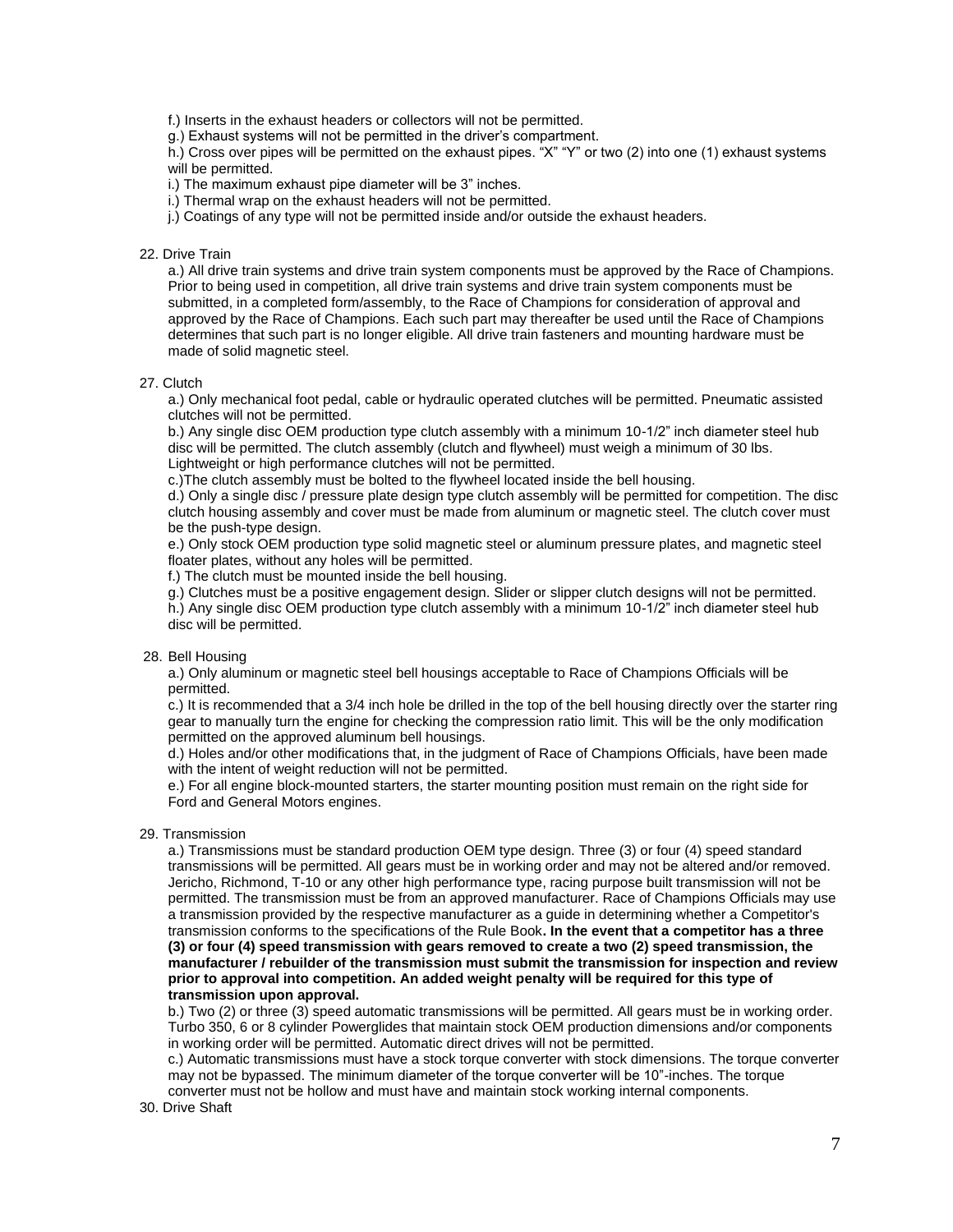a.) The drive shaft, universal joints and yokes must be magnetic steel and similar in design to standard OEM production type drive shaft components. Only a one-piece magnetic steel drive shaft with a minimum outside diameter of two (2) inches and a minimum thickness of 0.090 inch or a minimum outside diameter of 2-1/2 inches and a minimum wall thickness of 0.065 inch will be permitted. All drive shafts must be painted white. b.) Two (2), 360 degree solid magnetic steel brackets, without holes or slots, not less than two (2) inches wide and 1/4 inch thick, must be placed around the drive shaft and be welded or fastened to the crossmember of the car. As an option the rear drive shaft bracket may be bolted directly to the torque arm using aminimum of two (2) high quality 3/8 inch minimum diameter bolts.

# **m.2 Fuel, Fuel Cells and Fuel Systems**

a.) Only VP Racing Fuels (VP110/Purple) racing gasoline will be permitted for competition.

b.) A designated VP Racing Fuels "Crate Fuel" may be permitted for competition.

c.) All cars must have maximum 22 gallon fuel cell enclosed in a magnetic steel container mounted securely in the rear of the car. The bottom of the fuel cell must not drop below the centerline of the rear axle housing with the car at the specified ride height.

### **m.3 Muffler and Sound Reduction Devices**

a.) Mufflers must be used in competition.

b.) Several tracks have a locally enforced decibel rule, which preempt any particular muffler rule. Some tracks may have a maximum sound level rule of 95 decibels at 100 feet. This rule will be enforced by local government agencies. Such decibel rules preempt utilizing the required mufflers in sub-section m.3.

# **m.4 Traction Control Devices**

a.) All electronic and/or computerized wheel spin and/or ignition retardation and/or acceleration limiting and/or traction control devices of any type will not be permitted.

b.) Adjustable ping control devices, dial a chip controls, timing controls and/or automated throttle controls will not be permitted.

c.) Remote control components of any-type will not be permitted.

d.) Data acquisition systems will not be permitted.

### **m.5 Chassis / Frame**

a.) Interchanging of suspension components between manufacturers will not be permitted with respect to the manufacturer of the vehicle. The suspension must conform to the manufacturer of the chassis unless otherwise specified. Positive identification of the make, model and year of the chassis will be required for the purpose of inspection.

b.) Any stock, unaltered metrick, g-body, Ford or full frame chassis, 1965 or newer will be permitted. The stock, unaltered Chevrolet Carmaro or Pontiac Firebird will be permitted without receiving a left side weight penalty.

c.) The mounting points for all front suspension components should remain stock OEM in appearance. The upper control arm mounting perch may be moved and/or fabricated. The lowering of any front end pivot points and/or mounting locations will not be permitted.

d.) The full "Johnson" tube chassis (front and rear clip) will be permitted. All suspension components must remain mounted in their stock OEM production and manufactuered locations.

e.) A Camaro style front clip will only be permitted on a Camaro matching the year, make and model of the frame type.

f.) The rear frame rails may be replaced with 2"-inch x 3"-inch rectangular tubing from the center of the rear axle housing to behind the fuel cell. The fuel cell must be enclosed by 1"-inch x 1"-inch square tubing.

### **m.6 Weight**

a.) All cars must be weighed prior to the feature event (total and left side weight).

b.) All cars must weigh a minimum of 3,200 lbs pre or post race with a maximum of 56% left side weight.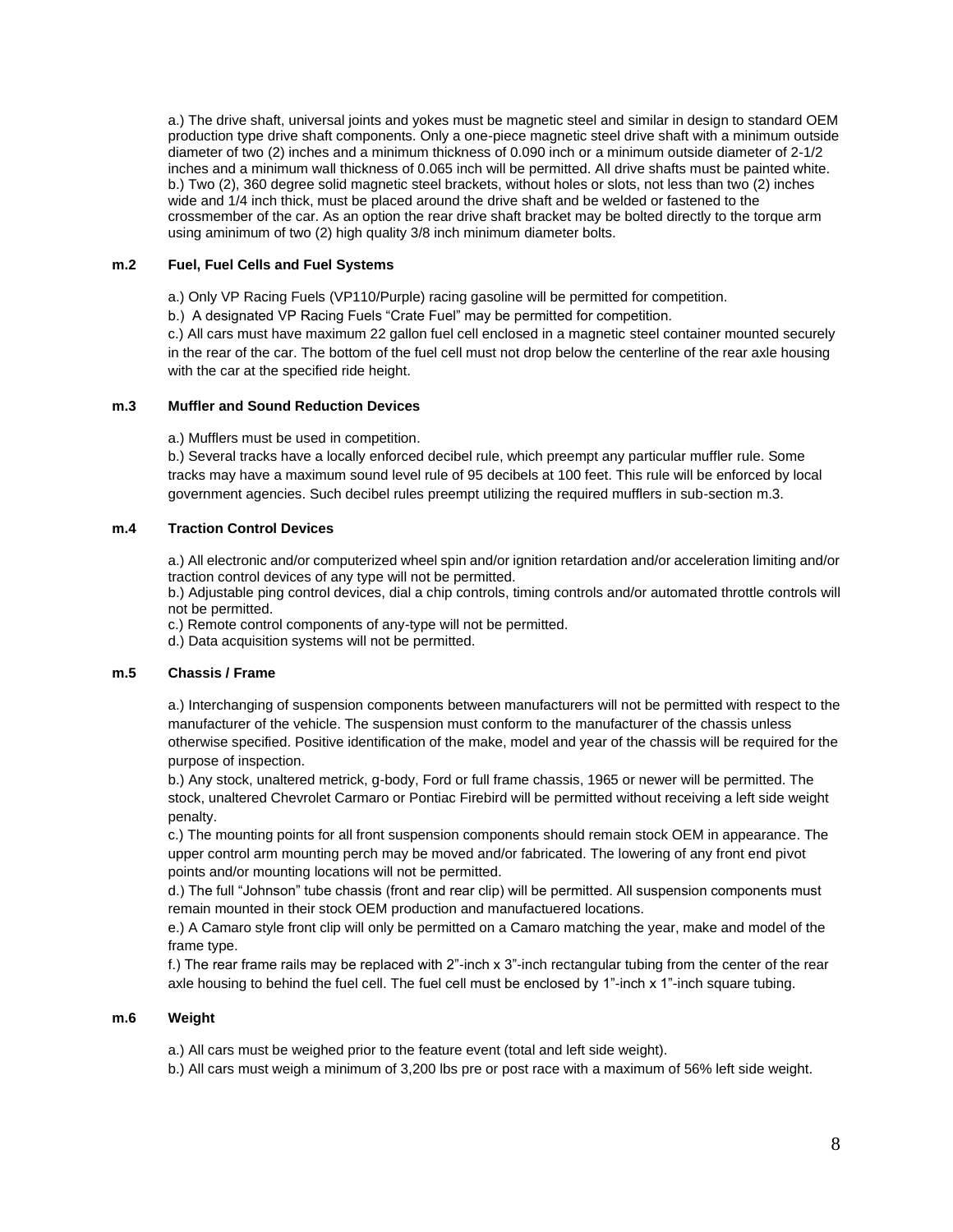c.) The left side weight percentage must be maintained at all times throughout the event. If at any time the left side weight percentage is exceeded a penalty as per section "K" of the Race of Champions rule book may be issued.

# **m.7 Body**

a.) Only stock appearing steel, fiberglass, aluminum or composite bodies will be permitted. Sheet metal and body panels may be fabricated, replaced and/or repaired out of steel, aluminum or composite materials. The body must remain neat in appearance. Sharp edges and or loose metal will not be permitted. Dirt and/or bodies with the intent of creating downforce and/or purposely redirecting the airflow over the body will not be permitted.

b.) Fiberglass, aluminum or composite hoods and replacement body components will be permitted. Side rails, which are positively secured to the vehicle without sharp edges, will be permitted. **The hood must enclose the air cleaner, 360 degrees, around the air cleaner.**

**c.) Side windows, window naca-ducts, a-post, b-post and c-post windows made from lexan will not be permitted.**

**d.) Side skirts, front spoilers and front valance will be permitted. The body must not extend any lower than bottom of the frame rail (five (5) inches) from the ground.**

**e**.) A rear spoiler with the maximum height of six (6) inches will be permitted. Bracing on the spoiler will be permitted. The maximum width of the spoiler must not extend outside the edge of the quarter panels. f.) A full front windshield made from lexan must be used.

g.) Aftermarket stock car bodies will be permitted. The ABC type and/or Super Late Model type downforce configuration of any type and/or separate components will not be permitted. AR Bodies 'Muscle Car' (Retro) style Ford Mustang, Chevrolet Camaro and/or Dodge Challenger will be permitted. AR Bodies Super Stock or Sportsman bodies will be permitted.

### **m.8 Suspension**

1. Suspension

a.) All suspension systems and components must be approved by Race of Champions Officials. Prior to being used in competition, all suspension systems and components must be submitted, in a completed form/assembly, to Race of Champions Officials for consideration of approval and approved by the Race of Champions. Each such part may thereafter be used until the Race of Champions determines that such part is no longer eligible. All suspension fasteners and mounting hardware must be made of solid magnetic steel.

b.) The rear suspension must remain stock OEM production four (4) link type as designed and located for the year make and model as the vehicle being entered into competition. Stock and/or aftermarket type (rod end) mounts, mounted solid and centered as a replacement for the stock mount will be permitted, provided the stock location is maintained.

c.) The rear suspension and mounting points must remain in their stock OEM production location for the year make and model as the vehicle being entered into competition. Magnetic steel, rubber and/or mono ball mounting bushings will be permitted. Rear lower frame mounts may be replaced with fabricated and/or aftermarket brackets, due to the challenge in maintaining and poor conditions of existing OEM mounts, replacing and rebuilding any stock OEM production mount.

d.) Watts linkage type of rear suspensions will not be permitted.

e.) All three (3) link, panhard bar type rear suspension designs and/or late model rear type suspensions will not be permitted.

f.) Upper and lower links in the stock four (4) link rear suspension must retain a stock OEM appearance and location when practical. In order to meet the frame height rule, the upper mounts may be moved and fabricated. The upper links may be adjusted from the stock OEM production dimensions in length. Components may be replaced with radius type rods to permit alignment of the chassis. The rear upper control arm mounts and mounting points may be replaced with fabricated and/or aftermarket brackets

### 2. Coil Springs

a.) Alll coil springs must be constructed using round magnetic steel wire, wound in a clockwise direction. Ovate and flat wire will not be permitted. The coil spring wire diameter must be the same size from the top to the bottom of the springs. All of the coils in a spring must be active. The coil springs at all four (4) wheels must be active and permit suspension movement.

b.) Coil Front and Rear Springs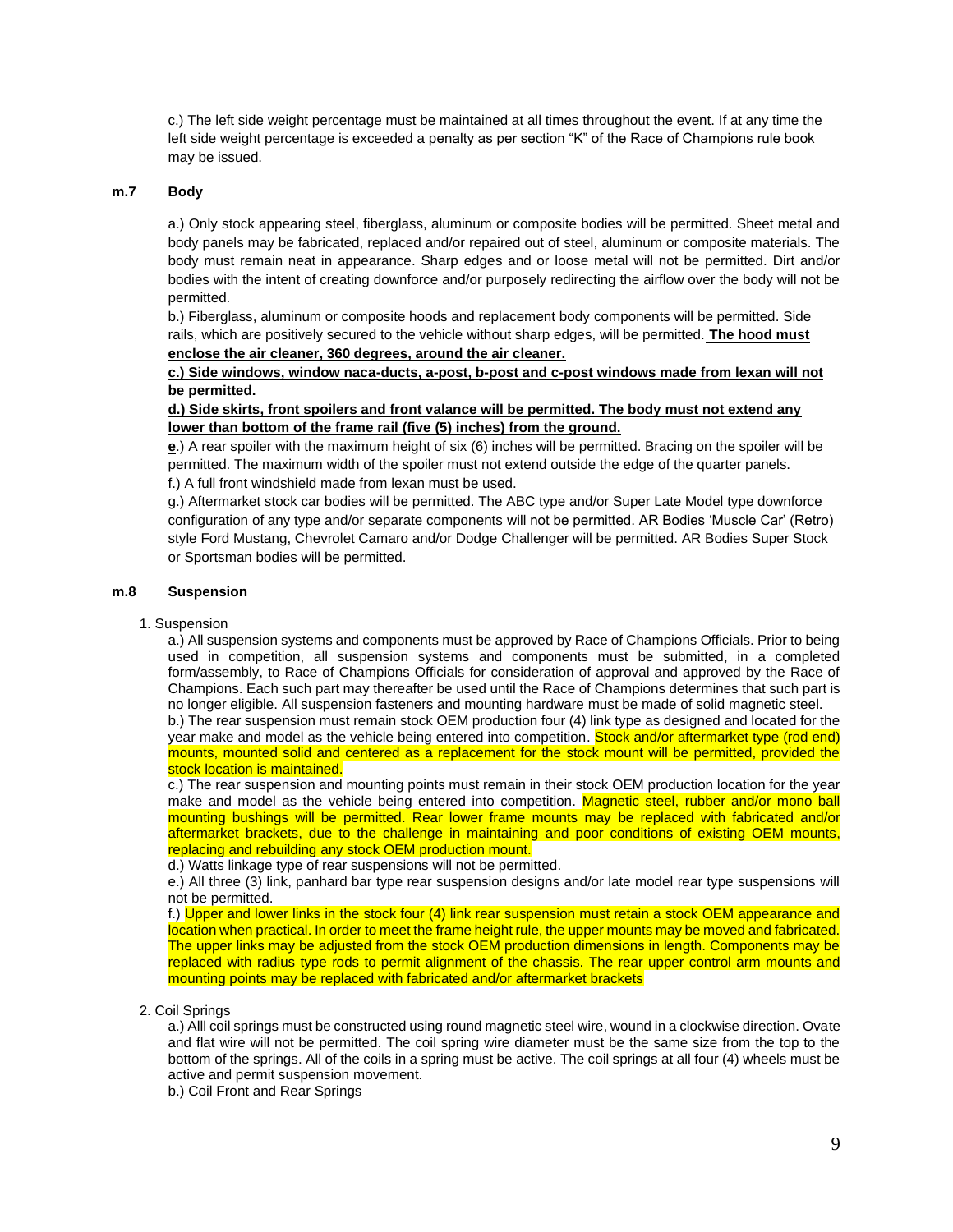(1) Coil springs must mount inside the lower A-frames spring bucket and the stock OEM location in the rear spring bucket(s).

(2) Coil springs must be heavy-duty magnetic steel and must be constructed with both coil ends closed and ground.

(3) Only one (1) spring per wheel will be permitted.

(4) Racing type springs may be used and must be of the same design as the stock OEM production springs and must mount in the original position and location.

(5) Unless otherwise authorized by the Race of Champions Officials, coil spring rubber inserts will not be permitted for qualifying or prior to the start of the Race. After the completion of one (1) green flag lap in a Race, one (1) coil spring rubber insert, not to exceed one (1) full coil of the front coil spring, acceptable to Race of Champions Officials, will be permitted.

(6) Progressive or digressive rate springs will not be permitted.

(7) Coil springs may be cut and/or modified.

c.) Coil springs over the shock absorber will not be permitted.

d.) Weight adjust threaded rods and plates will be permitted on each spring (jacking bolts). The rear spring pockets may be moved and fabricated to allow for the installation of the jacking adjuster bolts and hardware.

#### 3. Sway Bars (Anti-Roll Bars)

a.) Front sway bar(s), when used, must be for the purpose anti-roll only. The front sway bars must freely rotate in their mounts. The movement of the front sway bar arms must not be prevented or restricted beyond that of normal use as an anti-roll bar.

b.) Only stock OEM production type sway bars will be permitted.

c.) The Howe manufactured style sway bar will be permitted.

d.) Sway bars utilizing a spline mount will not be permitted.

c.) Rear sway bars (anti-roll bars) will not be permitted.

#### 4. Shock Absorbers

a.) Only one shock absorber per wheel will be permitted for competition.

b.) The shock absorber must be from a production shock absorber manufacturer and available to all participants for purchase with a listed "racer" list price of a maximum of \$125.00. Only the QA-1 part number 26A Series Shock Absorber with a "racer" list price of a maximum of \$139.95 will be permitted as an exception.

#### **c.) The shock absorber must meet and maintain the manufacturer's assembly and design. Any alteration from the original shock absorber manufacturer original assembly, including valving will not be permitted.**

d.) The shock absorber mounting position may be modified from the stock OEM production location to allow for clearance and installation of the front and rear weight jack adjuster bolts.

e.) It is the responsibility of the crew chief, not the Race of Champions, to ensure the shock absorbers are used in accordance with the manufacturer's instructions and specifications.

#### 5. A-Frames

a.) The upper A-frames, lower A-frames and ball joints must be acceptable to Race of Champions Officials and meet the following minimum requirements.

b.) Johnson chassis style lower control arms will be permitted.

c.) Aftermarket upper and lower production type control arms will be permitted. Replacement control arms will be permitted.

d.) Fully adjustable upper control arms will not be permitted regardless of the year make and model of the chassis.

e.) Stock OEM production type, production type replacement ball joints or after-market type ball joint replacements will be permitted.

#### 6. Spindles / Wheel Bearings / Hubs

a.) The spindles, wheel bearings, and hubs must be acceptable to Race of Champions Officials and meet the following minimum requirements:

b.) The spindles must be stock OEM production type spindles and used with the specified manufacturer. Interchanging of manufacturers will not be permitted.

c.) The Speedway Motors GM Metric 3-piece spindle part number 910-34501 will be permitted.

d.) Racing spindles will not be permitted. Drop spindles will not be permitted.

e.) Aftermarket hubs will be permitted. Wide five racing hubs will not be permitted.

#### 7. Tread Width Requirements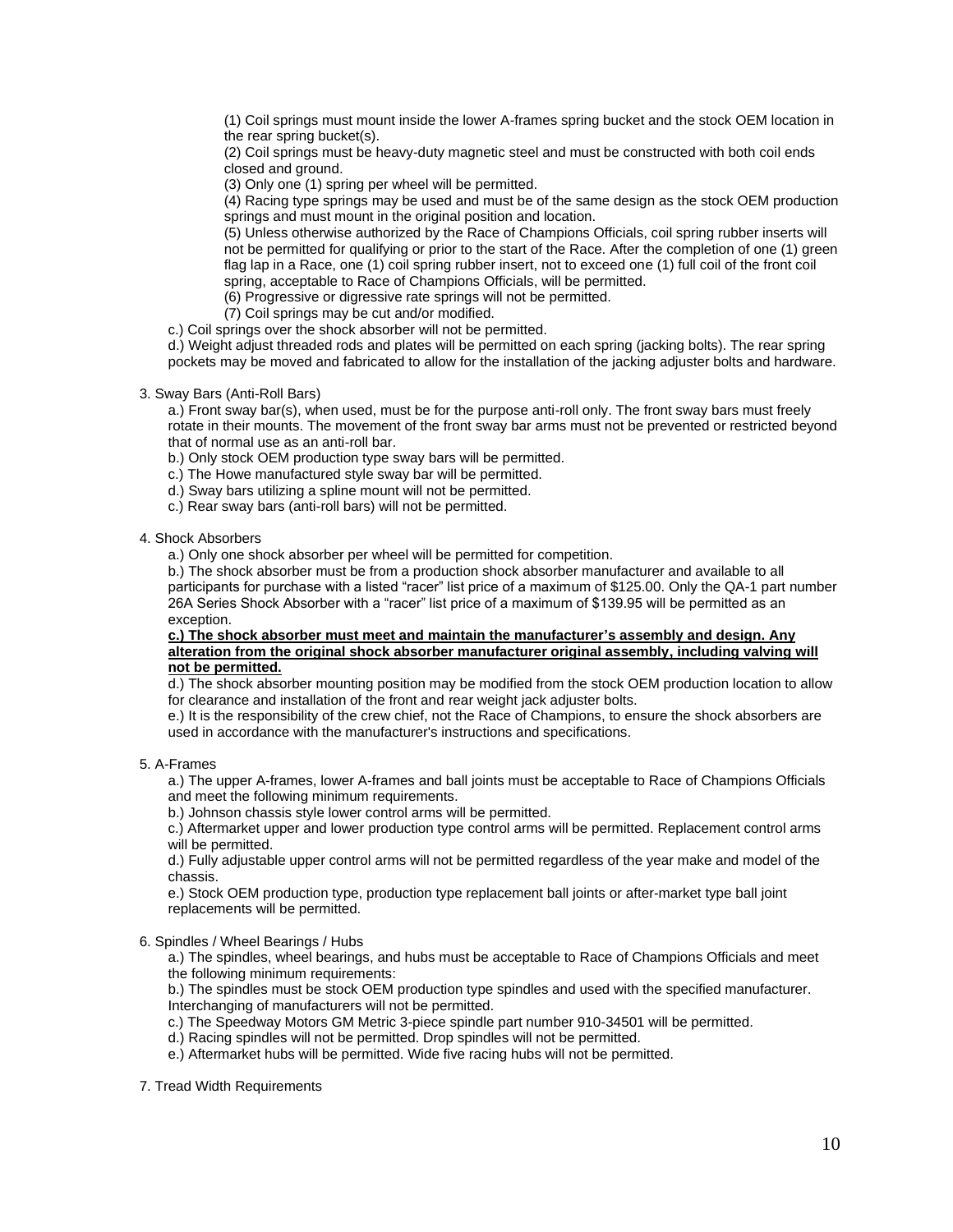a.) All cars must maintain the following tread width requirements. A minimum front and rear tread width of 80 inches. The tread width will be determined by measuring the left outside tire sidewall surface to the right outside tire sidewall surface at spindle height.

### 8. Wheelbase Requirements

a.) The minimum wheel base will be 108"-inches when measured on either side of the car.

b.) When measuring the wheelbase, the maximum allowable difference must not exceed one (1) inch plus or minus (+/-) on the opposite side. Any device or procedure which has the ability to dynamically change the wheelbase beyond normal travel parameters will not be permitted.

# 9. Ground Clearance Requirements

Ground Clearance Requirements

a.) The frame rail and sheet metal ground clearance will be a minimum of five (5) inches when measured at the frame behind the front tires and in front of the rear tires. All ground clearance requirements will be measured with the driver in the car.

#### 10. Car Height Adjustment / Handling Devices

a.) The only device permitted for adjusting the height of a car will be the front and rear coil over spring units (jacking bolts).

b.) Any device(s) for adjusting the handling characteristics or the car's height, which can be activated by the driver, will not be permitted inside of the driver's compartment.

c.) Electrical, pneumatic, hydraulic, remote control, or any other devices, which change the handling characteristics or height of the car, will not be permitted.

d.) Devices and/or procedures to, or used to, reduce or hold the car lower than the normal stiffness of the springs will not be permitted.

e.) Car height adjustments will not be permitted on the left front suspension during a Race unless approved by Race of Champions Officials.

### 11. Steering Components

a.) All steering components must be approved by the Race of Champions. Prior to being used in competition, all major steering components must be submitted, in a completed form/assembly, to the Race of Champions Officials for consideration of approval and approved by the Race of Champions. Each such part may thereafter be used until the Race of Champions determines that such part is no longer eligible.

# b.) Rack and pinion steering will not be permitted.

c.) The center-link, pitman-arm and idler arm must remain stock OEM production, non-adjustable and/or the specified replacement part as specified for the year, make and model. Howe and/or All-Star adjustable steering items will not be permitted.

d.) All cars must be equipped with a magnetic steel steering shaft.

e.) The inner tie rod ends must remain stock OEM production. The tie rods and outer tie rod ends may be replaced. Any alteration to any steering component must be approved by Race of Champions Officials. e.) Tie rods, drag links and steering component parts must be heavy-duty. Holes and/or other modifications in steering components that, in the judgment of Race of Champions Officials, have been made with the intent of weight reduction, will not be permitted.

e.) The center top of the steering post must be padded with at least two (2) inches of resilient material acceptable to Race of Champions Officials.

f.) A quick-release steering wheel coupling with a magnetic steel housing acceptable to Race of Champions Officials should be used. The steering wheel coupling should meet the SFI 42.1 specification and display a valid SFI 42.1 label on the outside surface. The magnetic steel housing must not be covered with plastics or coatings.

g.) The use of universal joints in the steering shaft must be acceptable to Race of Champions Officials. It is recommended that a minimum of two (2) universal joints be used forward of the firewall.

h.) Steering wheels must have solid, magnetic steel spokes.

### 13. Brake Components

a.) Stock OEM production type brakes will be permitted. Stock OEM production type disc brakes with magnetic cast iron or cast steel round rotors on the front and rear of the car will be permitted. Only metal brake calipers will be permitted.

b.) Brakes must be operational on all four (4) wheels at all times. Valves of any type will not be permitted in the brake lines that will reduce or cut off the flow of brake fluid to a single wheel.

c.) Inboard brakes will not be permitted.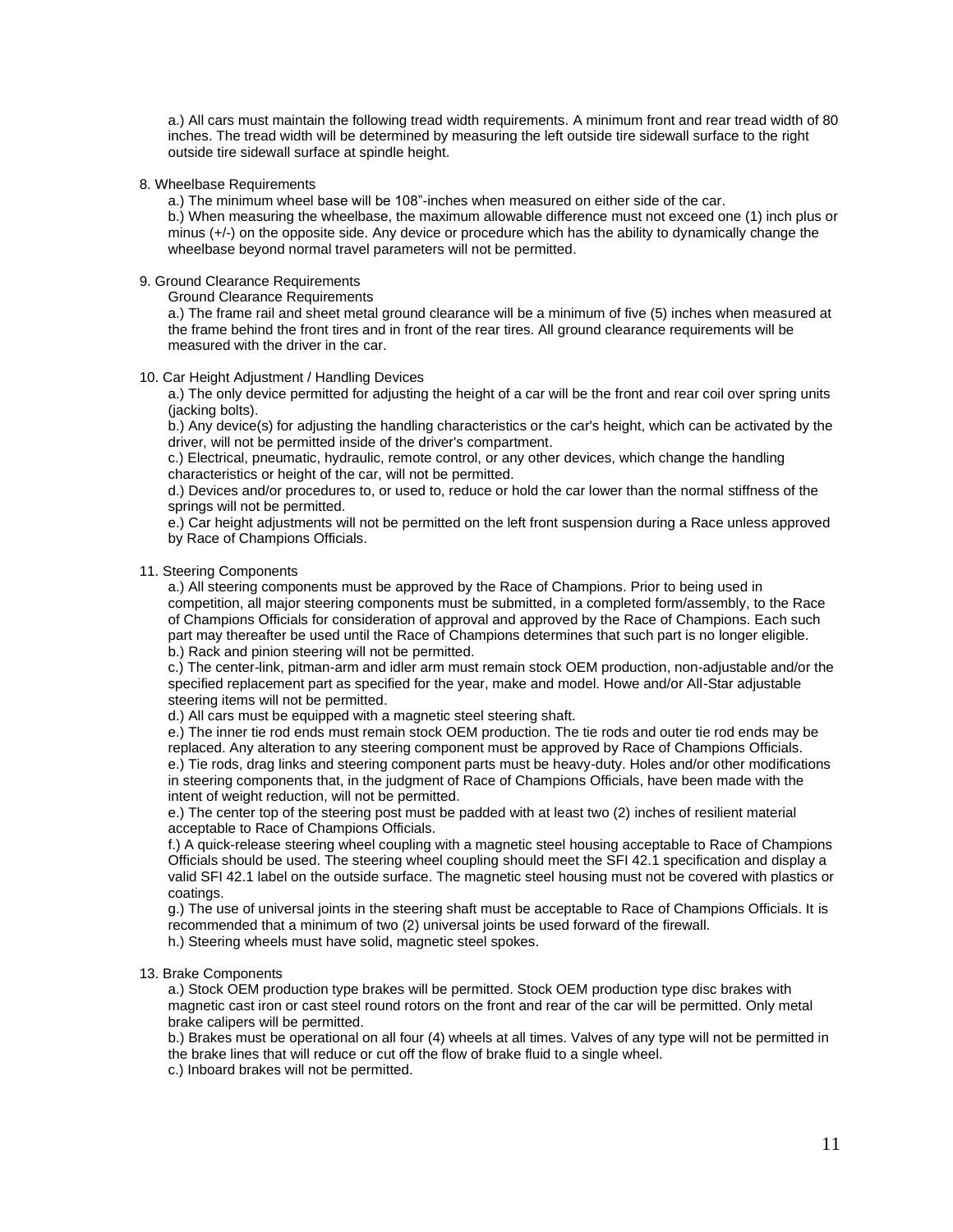d.) Only one (1) brake caliper per wheel using only two (2) brake pads per caliper will be permitted. Brakes must be mounted in the stock OEM location. Brake calipers and mounting must be acceptable to Race of Champions Officials.

e.) Brake pads must have a magnetic steel backing plate.

g.) **Brake rotors must be used as manufactured.** Brake rotors must be acceptable to Race of Champions Officials.

h.) Two (2) master cylinders may be used. Master cylinder(s) and reservoir(s) should be mounted on the engine side of the front firewall. The master cylinder(s) must be metal and must be the pushpiston type. Only single-stage master cylinders will be permitted. Only one (1) bore size, per master cylinder, will be permitted. Pull type master cylinders will not be permitted.

i.) Holes and/or other modifications in the brake pedal arm that, in the judgment of Race of Champions Officials, have been made with the intent of weight reduction will not be permitted.

j.) Only mechanical, hand operated, cable driven brake bias adjustment systems out of the reach of the driver will be permitted.

k.) Inline brake proportioning systems will not be permitted.

l.) Electronic wheel speed sensors or brake actuators will not be permitted.

m.) Power assisted braking systems will not be permitted.

n.) Quick disconnect fittings on the brake lines will not be permitted.

o.) Brake pad retraction devices will not be permitted.

15. Rear Axle

a.) The rear axle must be acceptable to Race of Champions Officials and meet the following requirements:

b.) The GM 10 bolt 7.5, 8.5 and Ford 9"-inch type (in any manufacturer) locked rear ends will be permitted.

Aluminum and/or any compositie type and/or exotic type material center sections will not be permitted. c.) Ratchets and/or lockers (Detroit Locker, Gold Track, Gleason) of any type from any manufacturer will not be permitted.

d.) Full floater rear ends will be permitted. Aluminum or magnetic steel spools will be permitted.

e.) Full floating magnetic steel axles will be permitted for competition.

f.) Only magnetic steel axle tubes will be permitted.

g.) All rear ends must be a four (4) link suspension type mounted in the stock OEM production location with stock OEM type rear suspension components for the year, make and model of the vehicle. Steel or rubber bushings in the four (4) link suspension mounting will be permitted. Interchanging of rear end components and mounting locations of the year, make and model will not be permitted.

h.) Panhard and/or track bars will not be permitted.

i.) Heating pads and/or blankets will not be permitted for warming the rear end assembly.

j.) Race of Champions Officials may, at its discretion, require that all cars compete with a final

drive gear ratio specified by Race of Champions Officials for each Event.

k.) For purposes of checking a pre-determined final drive gear ratio, when jacked up both rear wheels must rotate in the same direction with each traveling the same rotational distance.

### **m.9 Roll Cage**

1. Roll Cage

a.) The main roll cage and center design and construction must be of the standard stock car type and be approved by Race of Champions Officials.

b.) The main roll cage must be constructed with a minimum outside diameter of 1-3/4"-inch .090"-inch wall thickness seamless tubing welded completely.

c.) Radical and/or one off type roll cage designs will not be permitted.

d.) Sharp and/or unfinished bars, plates and/or metal and/or any exposed metal of any type will not be permitted.

# **m.10 Tires**

a.) The following tire rule(s) will apply. Only the used Hoosier tires as supplied will be permitted for all scheduled events.

b.) Chemical alteration, treatment, defacing, mechanical and/or any type of treatment that adjusts the chemical composition of the tire will not be permitted.

c.) The tire must meet the specified Race of Champions Officials durometer reading when the tire is cold and/or hot. The specified durometer that each tire must meet will be made known at each event.